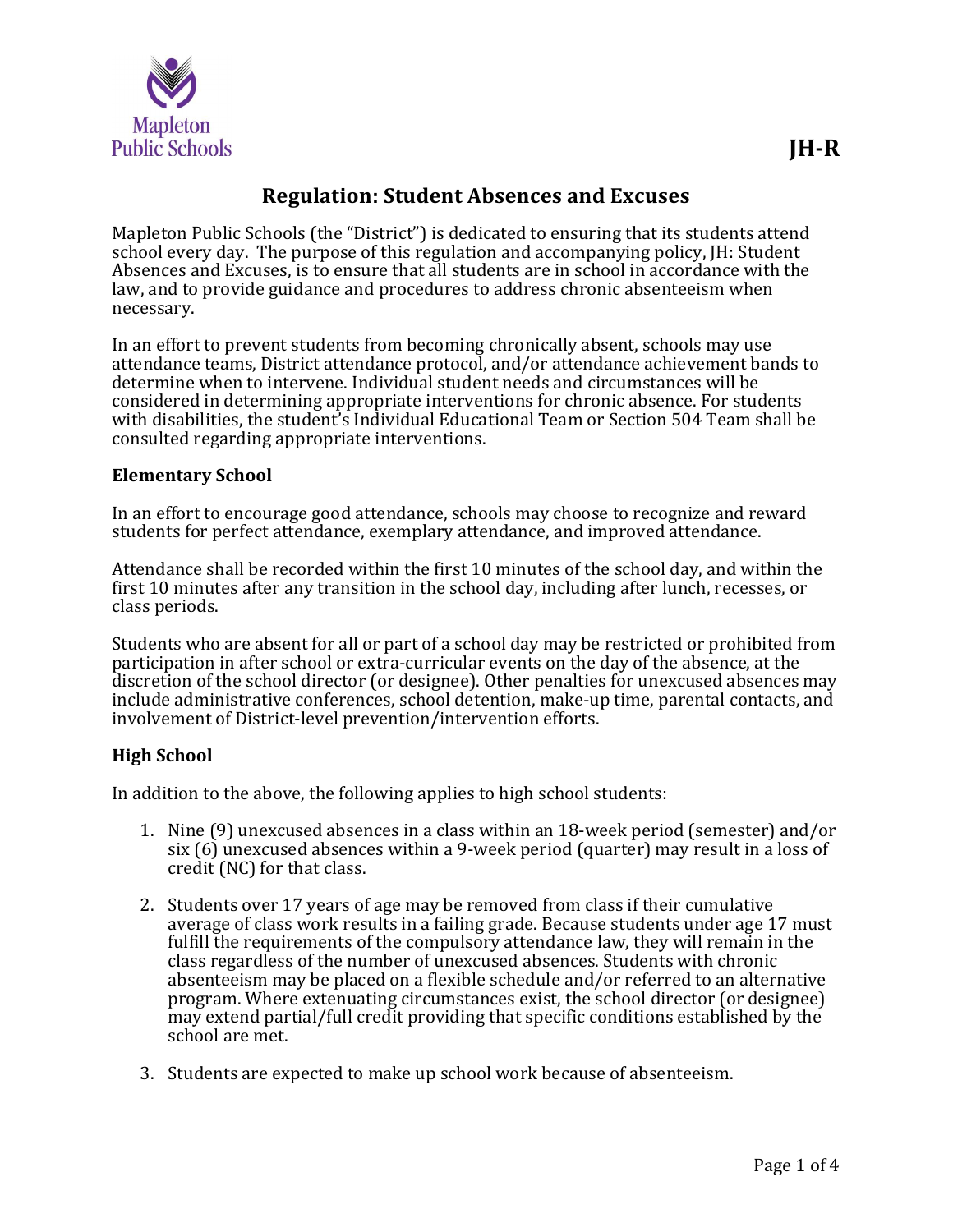

- a. Students with prearranged absences must make arrangements prior to the absence for completing make-up work.
- b. Make-up work shall be provided for any class in which a student has an excused absence, unless otherwise determined by a building administrator, or unless the absence is due to the student's expulsion from school. It is the responsibility of the student to pick up any make-up assignments permitted on the day returning to class. The student shall be afforded 3 days to complete make-up work for each day of absence.
- c. Make-up work may be allowed following an unexcused absence or following a student's suspension from school with the goal of providing the student an opportunity to keep up with the class and an incentive to attend school. This work may receive full or partial credit to the extent possible as determined by a building administrator.
- d. Unless otherwise permitted by a building administrator, make-up work shall not be provided during a student's expulsion. Rather, the District shall offer alternative education services to the expelled student in accordance with State law. The District shall determine the amount of credit the expelled student will receive for work completed during any alternative education program.
- 4. Parents/guardians may request a conference with the building administration to discuss a decision related to the attendance policy. The conference must be requested within one week of notification.

#### Notification of Parents/Guardians Regarding Attendance

The school director (or designee) will make reasonable efforts notify parents/guardians regarding attendance issues, including when tardiness and/or absences (excused or unexcused) become frequent. Parental notification will be done in an effort to identify and resolve attendance issues before penalties are imposed.

Regardless of grade level, the following actions will be taken if a student's unexcused absences reach the levels identified.

- 1. After three (3) unexcused days, a letter of concern will be sent to the student's parent(s)/guardian(s) requesting a conference with school officials.
- 2. After six (6) unexcused days, a second letter will be sent to the student's parent(s)/guardian(s) indicating that the student is in violation of District policy regarding the number of unexcused absence days allowed before judicial proceeding may be initiated and requiring a meeting with a parent/guardian within five (5) business days.
- 3. After ten (10) unexcused days, a third letter will be sent to the student's parent(s)/guardian(s) including a reference to the State compulsory attendance law and notifying the parent/guardian that the student's attendance will be monitored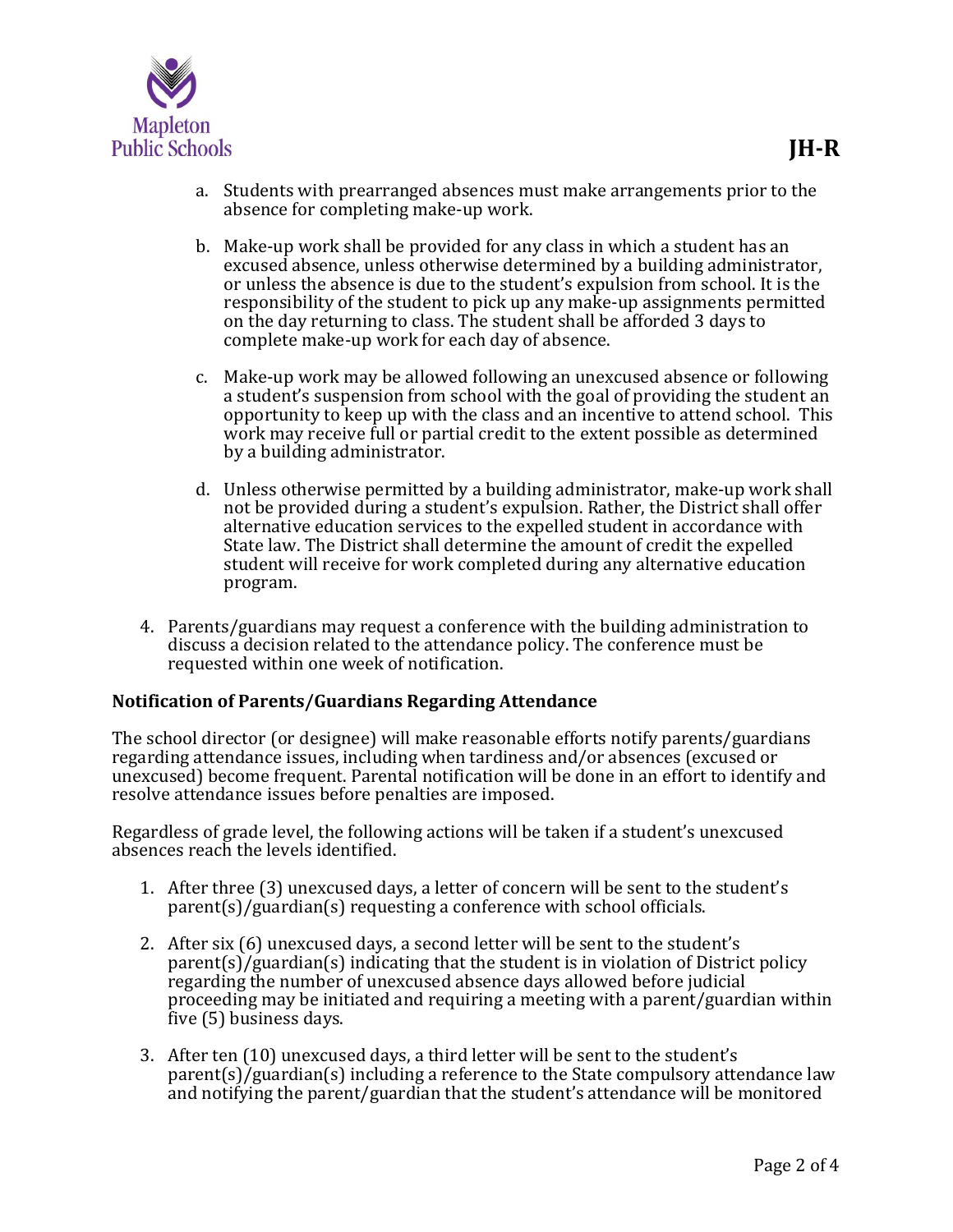

- 4. In all cases, letters sent to parents/guardians will be addressed to the current address on file with the District.
- 5. Parent(s)/Guardian(s) will be notified when a student is at risk of a grade reduction and/or loss of credit (NC) for excessive absences in a class. Parents/guardians may request a conference with the building administration to discuss a decision related to the attendance policy. The conference must be requested within one week of notification.

### Withdrawal for Non-Attendance

Students who are seventeen (17) years of age or older may legally drop out of school. Such students should not be formally withdrawn until school administration has attempted to contact parents or guardians by phone and in writing to discuss educational options that may be available, or until otherwise approved by a District administrator.

Before withdrawing a student for non-attendance, the following requirements must be met:

- 1. The student has missed 10 consecutive days of school and those absences have been unexcused;
- 2. Reasonable attempts have been made to all phone numbers and addresses listed in the student records database, including non-household relationships and emergency contacts known to the District;
- 3. District officials have checked state-wide student records for any updates;
- 4. District officials have initiated a home visit or welfare check on the student; and
- 5. All attempts to locate the student must be documented in the student's record.

In rare situations, it may be appropriate for a non-expelled high school student who is under the age of seventeen  $(17)$  to temporarily withdraw from school until the beginning of the next grading period. Such withdrawals may only occur by joint approval of the school director and the student's parent(s)/guardian(s), and with written permission of District administration. In such cases, a "Temporary Withdrawal with Intent to Return" contract must be developed which must specify, at minimum, the student's intended date of return and the educational or vocational activities planned during the period of withdrawal.

Students withdrawn for non-attendance are not permitted on District property without administrative approval.

#### Eligibility for Homeschooling (Home-Based Education)

Students with a history of chronic absenteeism within the last six (6) months of enrollment are not eligible to withdraw from school for the purpose of homeschooling until the parent(s)/guardian(s) have fully satisfied application and planning requirements described